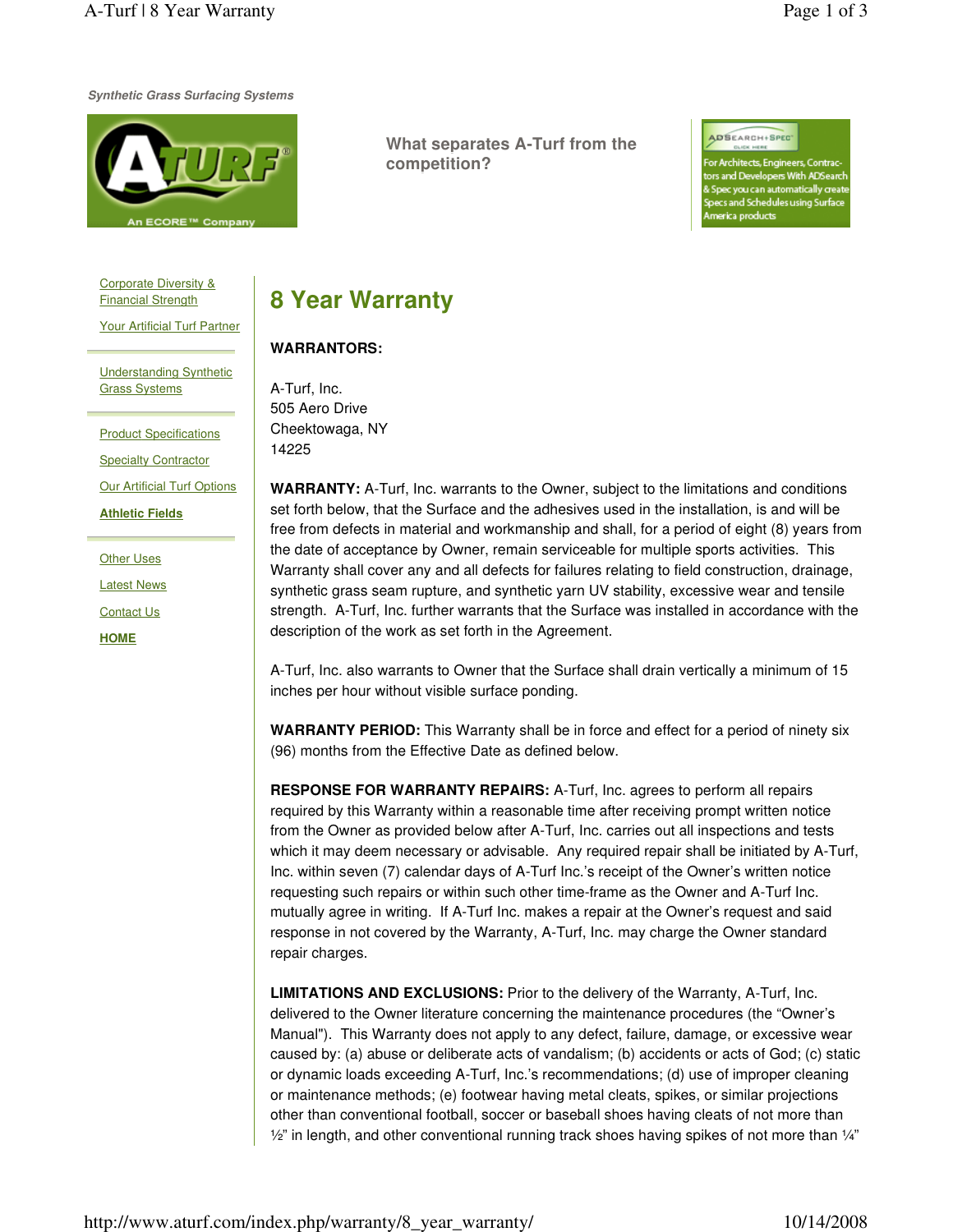in length, or (e) owner negligence in failing to maintain the Surface in accordance with all appropriate documentation. Further, this Warranty is void and of no effect if the Owner has repaired or altered the surface without A-Turf, Inc.'s prior written consent. In no event will A-Turf, Inc. be liable to the Owner for any alleged repair or alteration to the Surface made by the Owner.

**A-TURF, INC. SHALL NOT BE LIABLE FOR ANY INCIDENTAL, CONSEQUENTIAL, SPECIAL OR INDIRECT DAMAGES EXCEPT AS STATED UNDER THIS WARRANTY. A-TURF INC.'S SOLE OBLIGATION UNDER THIS WARRANTY IS TO REPAIR OR REPLACE ANY PORTION OR ALL OF THE SURFACE DETERMINED BY A-TURF, INC., IN ITS DISCRETION, TO BE DEFECTIVE. THE IMPLIED WARRANTIES OF FITNESS FOR A PARTICULAR PURPOSE AND MERCHANTABILITY ARE SPECIFICALLY EXCLUDED HERE AS ARE ANY OTHER WARRANTIES RECOGNIZED BY LAW.**

**MAINTENANCE INSTRUCTIONS:** Owner acknowledges receipt of the Owner's Manual and agrees to comply with and carry out the instructions contained in the Owner's Manual as a condition of the Warranty, which terms and conditions are incorporated by reference here. To the extent the Owner fails to comply with and carry out said instructions, A-Turf, Inc. may declare the Warranty to be void.

**CLAIMS:** All claims by the Owner under this Warranty must be made in writing to the following address, as set forth below within thirty (30) days of the Owner receiving notice of any defect. In the event the Owner fails to do the same, A-Turf, Inc. may declare the Warranty void.

**INSPECTIONS AND TESTS:** A-Turf, Inc. shall be allowed to inspect the Surface during reasonable business hours regarding any claim which Owner makes under this Warranty, and to conduct such tests as A-Turf, Inc. in its discretion may deem advisable. The Owner shall promptly furnish A-Turf, Inc. with a copy of all written reports of any tests performed by the Owner or on the Owner's behalf and shall identify to A-Turf, Inc. the name and address of any entity or individual that performs any tests, whether a report is received or not. A-Turf, Inc. shall not be responsible for any costs or expenses incurred by the Owner with respect to such tests. A-Turf, Inc. shall promptly furnish the Owner a copy of any reports that are generated as a result of any tests it performs.

**GOVERNING LAW:** The governing law of this Warranty shall be governed by and interpreted in accordance with the laws of the State of New York.

**EFFECTIVE DATE:** The Effective Date shall be the date of A-TURF, INC.

| P. O. Box 157, Williamsville, NY 14231 |  |
|----------------------------------------|--|
|----------------------------------------|--|

| P<br>いた<br>- 1 |  |
|----------------|--|
|                |  |

Title: \_\_\_\_\_\_\_\_\_\_\_\_\_\_\_\_\_\_\_\_\_\_\_\_\_\_\_\_\_

| Date: |  |
|-------|--|
|       |  |

**HOME OFFICE:**  505 Aero Drive • Cheektowaga, NY 14225 • Phone: **TOLL FREE: 888-777-6910** • Fax: 716-204-0189 **SATELLITE OFFICE:** 

**TOLL FREE:** 888-777-6910 **Other Recreational Surfacing**